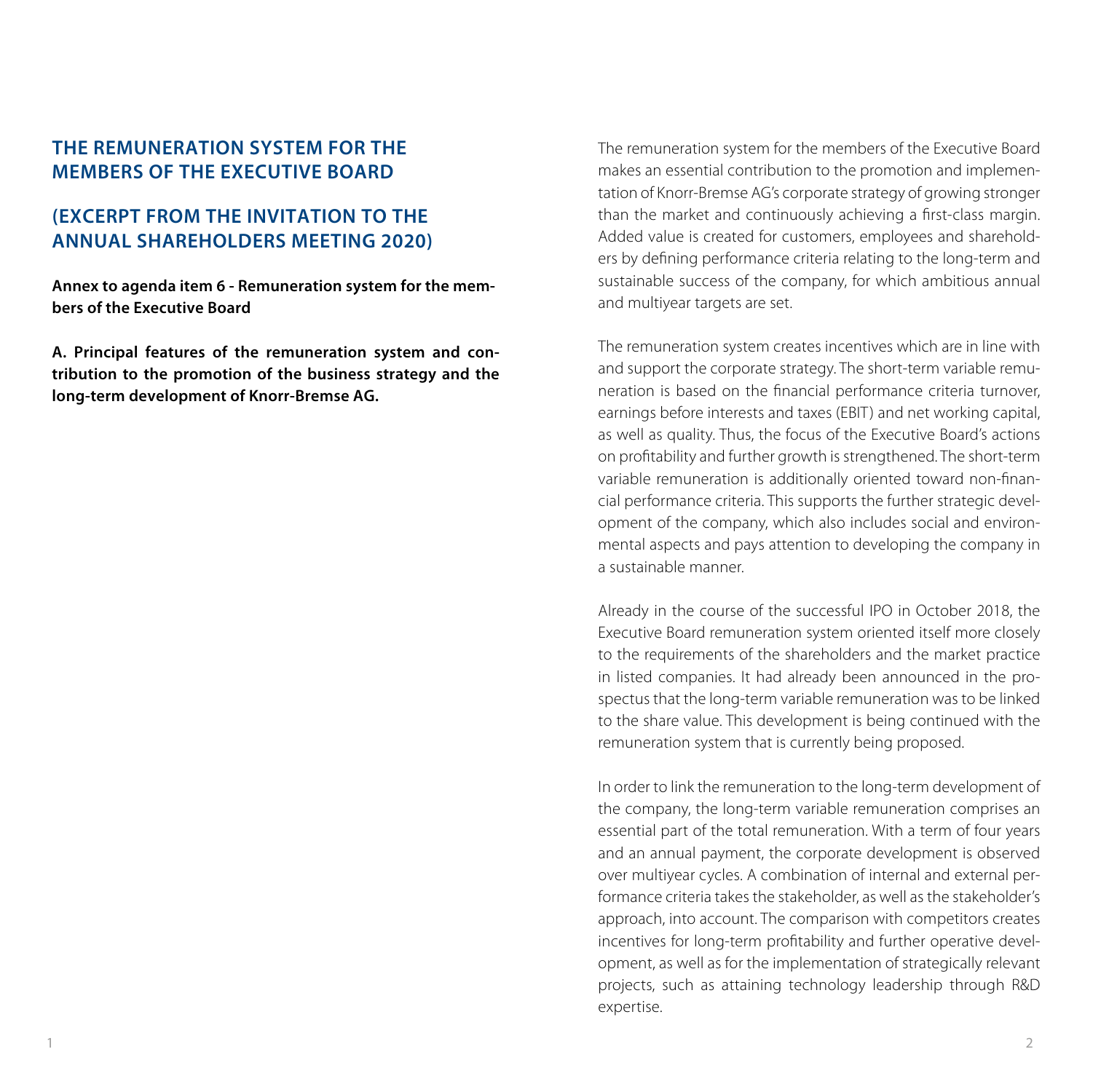#### **B. Specifics of the remuneration system**

#### **I. Remuneration components**

#### **1. Overview of the remuneration components and their relative share of the remuneration**

| In order to further harmonize the interests of the Executive Board<br>and the shareholders and to strengthen a long-term and sustain-                                                                                                                                                                                                                                                                                                                                                                                                                                                                                                                                                                                                                                                                                                                                                                                                                               | Remuneration<br>components                |                                                                                                       | Basis of calculation/parameters                                                                                                                                                                                                 |
|---------------------------------------------------------------------------------------------------------------------------------------------------------------------------------------------------------------------------------------------------------------------------------------------------------------------------------------------------------------------------------------------------------------------------------------------------------------------------------------------------------------------------------------------------------------------------------------------------------------------------------------------------------------------------------------------------------------------------------------------------------------------------------------------------------------------------------------------------------------------------------------------------------------------------------------------------------------------|-------------------------------------------|-------------------------------------------------------------------------------------------------------|---------------------------------------------------------------------------------------------------------------------------------------------------------------------------------------------------------------------------------|
| able development of Knorr-Bremse AG, the members of the Exec-<br>utive Board are obliged to acquire shares in Knorr-Bremse AG and                                                                                                                                                                                                                                                                                                                                                                                                                                                                                                                                                                                                                                                                                                                                                                                                                                   | Non-<br>performance-related<br>components |                                                                                                       |                                                                                                                                                                                                                                 |
| hold them for the duration of their appointment.                                                                                                                                                                                                                                                                                                                                                                                                                                                                                                                                                                                                                                                                                                                                                                                                                                                                                                                    | Fixed annual salary                       | monthly instalments                                                                                   | · Fixed contractual remuneration, paid out in twelve                                                                                                                                                                            |
| The structure of the remuneration system for the members of the<br>Executive Board is clear and comprehensible. It meets the require-<br>ments set out in the AktG, as amended by the Act of 12 Decem-<br>ber 2019 Implementing the Second Shareholder Rights Directive<br>(Federal Law Gazette, Part I 2019, no. 50 of 19 December 2019),<br>and takes into account the recommendations of the German Cor-<br>porate Governance Code (GCGC) in the version resolved by the                                                                                                                                                                                                                                                                                                                                                                                                                                                                                         | Fringe benefits                           |                                                                                                       | • Essentially, the granting of a private use of the company<br>car, insurances (accident insurance, D&O insurance),<br>reimbursement of the employer's contribution toward<br>health and nursing care insurance                 |
|                                                                                                                                                                                                                                                                                                                                                                                                                                                                                                                                                                                                                                                                                                                                                                                                                                                                                                                                                                     | Pension contribution                      | • Annual sum for old-age pension purposes<br>· No additional company pension scheme shall be granted. |                                                                                                                                                                                                                                 |
|                                                                                                                                                                                                                                                                                                                                                                                                                                                                                                                                                                                                                                                                                                                                                                                                                                                                                                                                                                     | Performance-related<br>components         |                                                                                                       |                                                                                                                                                                                                                                 |
| Government Commission on the German Corporate Governance<br>Code on 16 December 2019.                                                                                                                                                                                                                                                                                                                                                                                                                                                                                                                                                                                                                                                                                                                                                                                                                                                                               |                                           | Type of<br>plan                                                                                       | · Target bonus                                                                                                                                                                                                                  |
| The remuneration system will apply as of 1 January 2020 for the<br>members of the Executive Board Mr Eulitz, Dr Laier and Dr Wilder,<br>as of 1 August 2020 for Mr Weber, as well as to all new service<br>agreements with members of the Executive Board and to exten-<br>sions of service agreements.<br><b>B. Specifics of the remuneration system</b><br><b>I. Remuneration components</b><br>1. Overview of the remuneration components and their<br>relative share of the remuneration<br>The remuneration of the members of the Executive Board shall<br>comprise fixed and variable components. The fixed components<br>are the fixed annual salary, fringe benefits and the pension con-<br>tribution. The variable components are the short-term variable<br>remuneration ("STI") and the long-term variable remuneration<br>("LTI"). The remuneration system also includes share ownership<br>quidelines for the members of the Executive Board ("SOG"). | Kurzfristige variable<br>Vergütung (STI)  | Limitation<br>of the<br>payout<br>amount                                                              | • 180% of the target amount<br>(Chairman of the Executive Board, "CEO")<br>• 200% of the target amount<br>(Executive Board member "EBM")                                                                                        |
|                                                                                                                                                                                                                                                                                                                                                                                                                                                                                                                                                                                                                                                                                                                                                                                                                                                                                                                                                                     |                                           | Performan-<br>ce criteria                                                                             | • Turnover, EBIT and net working capital<br>(each 30%)<br>• Quality (10%)<br>• Modifier (0.8-1.2) to assess the individual<br>and collective performance of the Executive<br>Board, as well as of stakeholder targets           |
|                                                                                                                                                                                                                                                                                                                                                                                                                                                                                                                                                                                                                                                                                                                                                                                                                                                                                                                                                                     |                                           | Payment                                                                                               | . In the month after the approval of the<br>consolidated financial statement                                                                                                                                                    |
|                                                                                                                                                                                                                                                                                                                                                                                                                                                                                                                                                                                                                                                                                                                                                                                                                                                                                                                                                                     |                                           | Type of<br>plan                                                                                       | • Performance Share Plan                                                                                                                                                                                                        |
|                                                                                                                                                                                                                                                                                                                                                                                                                                                                                                                                                                                                                                                                                                                                                                                                                                                                                                                                                                     | Langfristige variable<br>Vergütung (LTI)  | Limitation<br>of the<br>payout<br>amount                                                              | • 180% of the target amount (CEO)<br>• 200% of the target amount (EBM)                                                                                                                                                          |
|                                                                                                                                                                                                                                                                                                                                                                                                                                                                                                                                                                                                                                                                                                                                                                                                                                                                                                                                                                     |                                           | Perfor-<br>mance<br>criteria                                                                          | • Earnings per share - EPS (50 %)<br>· Relative total shareholder return - TSR (50 %)<br>Comparison with MDAX, selected compa-<br>nies in the "rail and truck" industry, as well as<br>"high quality European Industrial Goods" |
|                                                                                                                                                                                                                                                                                                                                                                                                                                                                                                                                                                                                                                                                                                                                                                                                                                                                                                                                                                     |                                           | Payment                                                                                               | . In the month after the approval of the<br>consolidated financial statement for the last<br>fiscal year of the 4-year Performance Period.                                                                                      |
|                                                                                                                                                                                                                                                                                                                                                                                                                                                                                                                                                                                                                                                                                                                                                                                                                                                                                                                                                                     | Other                                     |                                                                                                       |                                                                                                                                                                                                                                 |
|                                                                                                                                                                                                                                                                                                                                                                                                                                                                                                                                                                                                                                                                                                                                                                                                                                                                                                                                                                     | Share ownership<br>obligation             | Executive Board                                                                                       | . Obligation to acquire shares in Knorr-Bremse AG in the<br>amount of a fixed gross annual salary within four years and<br>to keep them for the duration of the membership in the                                               |
| 3                                                                                                                                                                                                                                                                                                                                                                                                                                                                                                                                                                                                                                                                                                                                                                                                                                                                                                                                                                   |                                           |                                                                                                       | $\overline{4}$                                                                                                                                                                                                                  |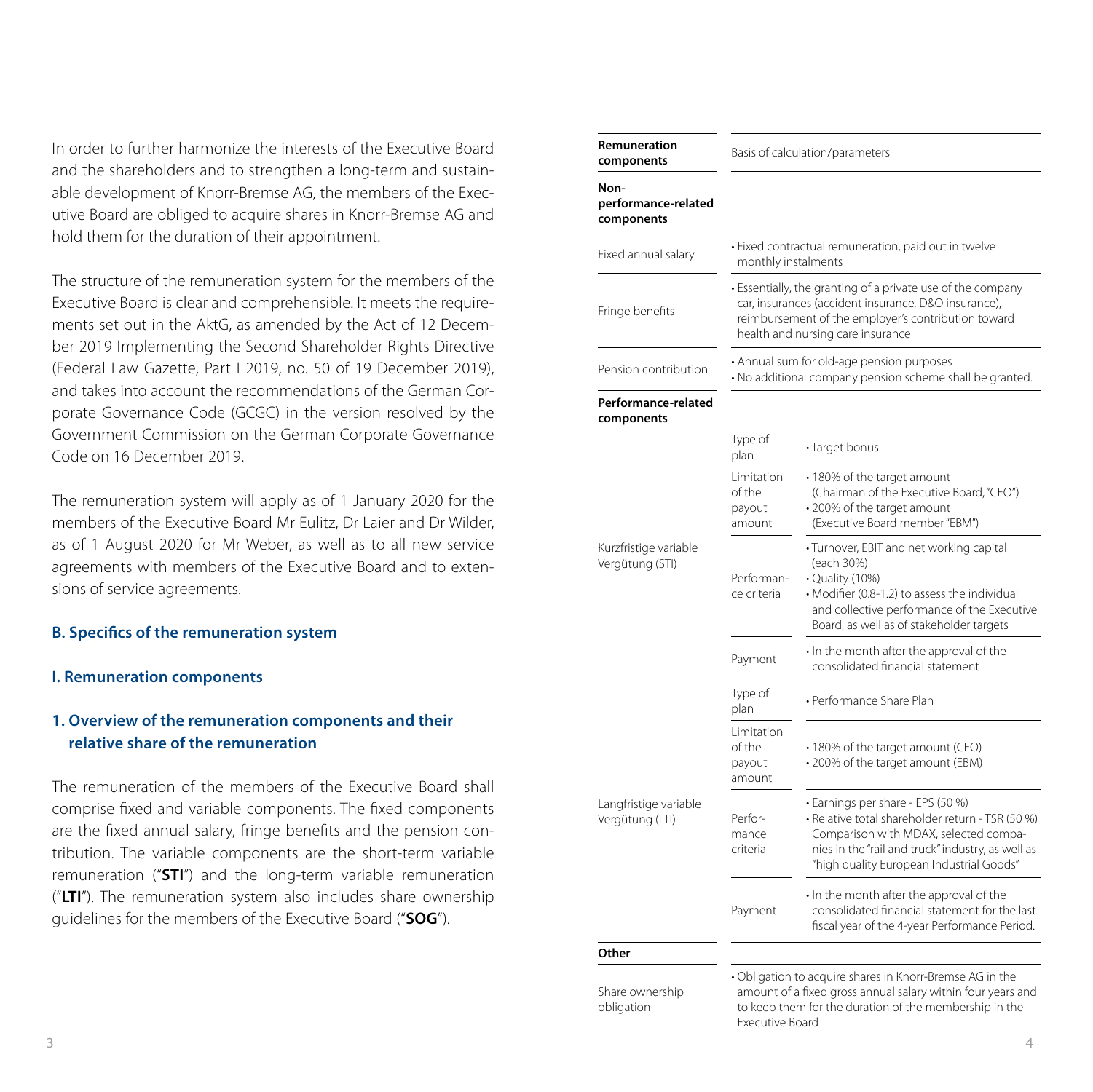The Supervisory Board shall determine a specific target total remuneration on the basis of the remuneration system for each member of the Executive Board, which must be in an appropriate relationship to that member's tasks and services, as well as the situation of the company and does not exceed the normal remuneration without more ado. The target total remuneration shall comprise the total of all of the remuneration components which are relevant for the total remuneration. For STI and LTI the target amount will be factored in if the target achievement is 100%. The share of the long-term variable remuneration in the target total remuneration exceeds the share of the short-term variable remuneration in the target total remuneration. The relative shares of the fixed and variable remuneration components are described below in relation to the target total remuneration.

| CFO: 32%<br>FBM 44 % - 47%                                               | CFO: 27%<br>EBM 23 % -24%                                    | CFO: 41%<br>EBM 30 % - 32%               |
|--------------------------------------------------------------------------|--------------------------------------------------------------|------------------------------------------|
| Non-performance-related<br>components/<br><b>Fixed remuneration</b>      | Non-performance-related components/<br>Variable remuneration |                                          |
| Fixed annual salary incl.<br>fringe benefits and<br>pension contribution | Short-term variable<br>remuneration (STI)                    | Long-term variable<br>remuneration (LTI) |
| Annual payout                                                            |                                                              | Payout after<br>four years               |

For the Chairman of the Executive Board the fixed remuneration (fixed annual salary, pension contribution and fringe benefits) shall account for approximately 32% and the variable remuneration for approximately 68% of the target total remuneration. The STI (target amount) shall account for approximately 27% and the LTI (target amount) for approximately 41% of the target total remuneration.

For the members of the Executive Board, the fixed remuneration (fixed annual salary, pension contribution and fringe benefits) shall account for approximately 44% to 47% and the variable remuneration for approximately 53% to 56% of the target total remuneration. The STI (target amount) shall account for approximately 23% to 24% and the LTI (target amount) for approximately 30% to 32% of the target total remuneration.

In future fiscal years these shares can vary slightly due to developments in the cost of fringe benefits contractually agreed on and for newly-appointed members of the Executive Board, if any. Moreover, these shares can vary if any payments are granted on the occasion of newly-appointed members of the Executive Board taking up their office.

#### **2. Fixed remuneration components**

The members of the Executive Board shall receive a fixed annual salary payable in twelve monthly instalments. Additionally, fringe benefits shall be granted: Knorr-Bremse AG shall provide each member of the Executive Board with a company car for private use. The members of the Executive Board are also included in the D&O insurance policy taken out by Knorr-Bremse AG, and the employer's contribution towards health and nursing care insurance shall be reimbursed. Additionally an accident insurance policy (death and invalidity) shall be taken out for the members of the Executive Board at Knorr-Bremse AG's expense. For pension purposes, the members of the Executive Board shall receive an annual pension contribution, payable at the end of the respective fiscal year. Besides that, no company pension scheme shall be granted. In individual cases, the Supervisory Board can grant further payments on the occasion of a new member of the Executive Board taking up office in the first or second year of his/her appointment. A payment of this kind can serve to make up for, e.g., variable compensation that a member of the Executive Board loses in his/her previous position as a result of moving to Knorr-Bremse AG.

#### **3. Variable remuneration components**

The variable remuneration components are described below. Thereby, the connection between the achievement of the performance criteria and the amount of variable remuneration that is paid out, as well as when and in what form the members of the Executive Board can dispose of the variable remuneration sums that are paid out, are explained.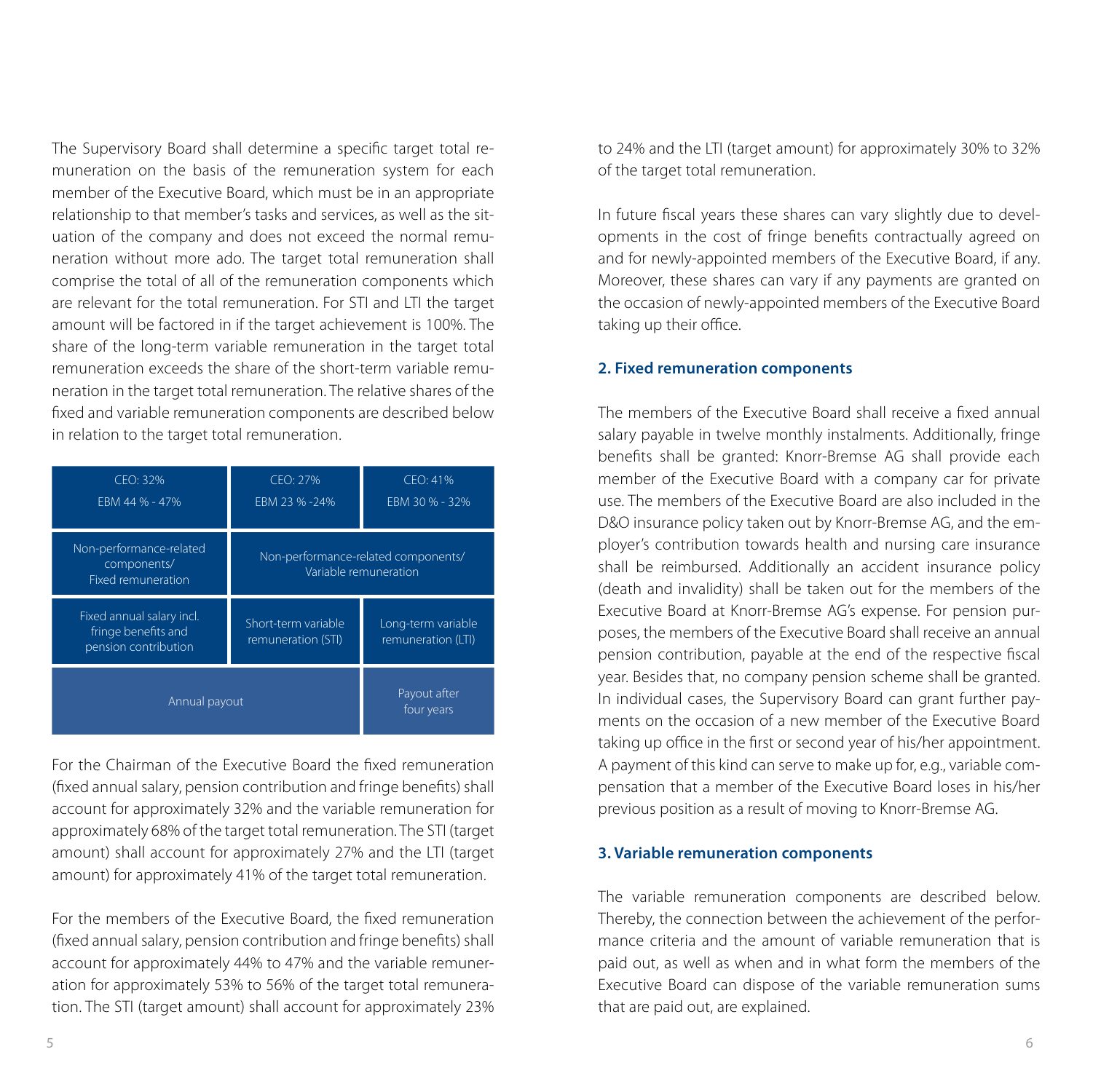#### **STI**

The STI is a performance-based bonus with a one-year assessment period. In the first step, the STI depends on financial performance criteria. As the second step, the Supervisory Board uses a modifier to take into account the individual performance of the respective member of the Executive Board, the collective performance of the Executive Board as a whole, and the achievement of stakeholder targets.



The four financial performance criteria for the calculation of the amount of the STI payout are: turnover, earnings before interests and taxes ("**EBIT**") and net working capital, each of which is weighted at 30% and the performance criterion quality with a 10% weighting.

The direct connection with the financial performance criteria secures the strategic orientation of the variable remuneration. These financial performance criteria are not only used on the group level, but also serve to provide strategic orientation of the business activity in the individual business units.

- The turnover is the turnover reported in the approved and audited consolidated financial statements of the company. It is a central element of the implementation of the profitable growth strategy and value proposition of Knorr-Bremse AG of growing stronger than the market.
- The EBIT is the profit reported in the approved and audited consolidated financial statements of the company after depreciation of tangible and intangible assets. The EBIT reflects the earning power of the company and the value proposition of continuously achieving a first-class margin.
- The net working capital is defined as the total of netting inventories, trade receivables and contractual assets, minus trade debts, and contractual liabilities. A systematic net working capital management strengthens the internal financial capacity and financial commitment, which benefit the balance-sheet structure and profitability.
- The financial performance criterion of quality puts the focus on the operational activities of the business units, such as "cost of poor quality".

The values shown in the approved and audited consolidated financial statements of Knorr-Bremse AG shall serve as a basis for calculating the target achievement with regard to each of the performance criteria: turnover, EBIT and net working capital.

Depending on the tasks of the respective member of the Executive Board, the financial performance criteria shall be determined with regard exclusively to the overall group (Chairman of the Executive Board and CFO) or 50% with regard to the overall group and 50% with regard to the business unit for which the respective member of the Executive Board is responsible (Rail Vehicle Systems or Commercial Vehicle Systems).

Before the beginning of each fiscal year, the Supervisory Board shall define the targets for the individual performance criteria, which are derived from the budget plan. After the fiscal year has elapsed, the total target achievement will be calculated on the basis of the target achievement for the individual performance criteria. In order to calculate the target achievement for the four performance criteria, the Supervisory Board shall compare, for each performance criterion, the actual value with the targets (budgeted value) of the respective fiscal year. The ratio of the value achieved to the target value defined by the Supervisory Board in each case (in percent) reflects the respective target achievement and – for the financial performance criteria turnover, EBIT and quality – results in the following target achievement, whereby values between the points mentioned are interpolated linearly: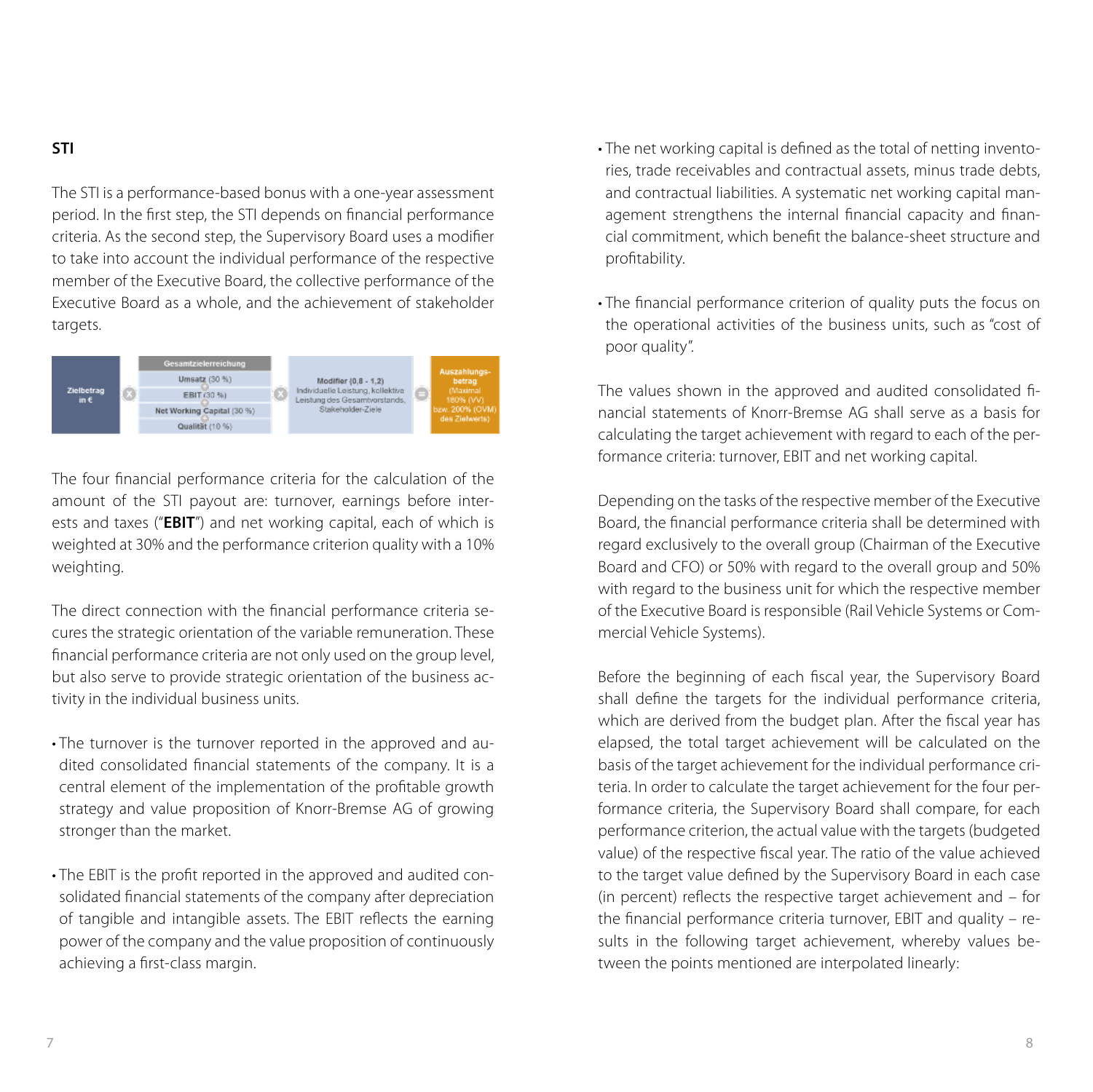| <b>Target</b>  | <b>Target achievement</b> |
|----------------|---------------------------|
| 80%<br>$\,<\,$ | 0%                        |
| 80%            | 50%                       |
| 100%           | 100%                      |
| 120%           | 200%                      |
| >120%          | 200%                      |

For the financial performance criterion net working capital, this applies in reverse, i.e. a ratio of 120 % or more results in target achievement of 0 % and a ratio of 80 % or less results in target achievement of 200 %.

The total target achievement (TA) is calculated from the financial performance criteria using the following formula:

### **Total target achievement = Target achievement turnover x 30% + target achievement EBIT x 30% + target achievement net working capital x 30% + target achievement quality x 10%**

In addition to the financial performance criteria, the Supervisory Board shall define the non-financial performance criteria and their weighting, which will be used to assess the individual performance of the member of the Executive Board, the performance of the Executive Board as a whole, and the achievement of stakeholder and ESG targets.

- Possible performance criteria for assessing the individual performance of a member of the Executive Board are, e.g., important strategic achievements in his/her area of responsibility or individual contributions towards important projects spanning multiple areas of responsibility.
- Possible performance criteria for assessing the collective performance of the overall Executive Board are, e.g., the manner in which the members of the Executive Board have worked together or a long-term strategic, technical or structural development of the company.

• In terms of stakeholder targets, the Supervisory Board can, for instance, set performance criteria in the areas of "safety, health and environment" or diversity. In particular, the United Nations' objectives of sustainable development, to which Knorr-Bremse AG is committed, or the Knorr-Bremse 2030 Climate Strategy, can also be taken into consideration as criteria.

The individual modifier shall be determined by the Supervisory Board at its due discretion, depending on the degree of performance of the non-financial performance criteria for the assessment of the individual performance of the member of the Executive Board, for the assessment of the performance of the Executive Board as a whole and for the assessment of the achievement of stakeholder targets. The individual modifier can be between 0.8 and 1.2. The targets and the assessment of the extent to which the targets were achieved shall be explained subsequently in the remuneration report for the respective fiscal year.

The total target achievement, as calculated from the financial performance criteria, multiplied by the modifier (0.8 to 1.2) and the defined target value in euro, shall produce the amount of the payout. For the members of the Executive Board the annual STI payout shall be limited to a maximum of 200% of the target amount and for the Chairman of the Executive Board to a maximum of 180% of the target amount. The STI payout shall be due for payment in the month after the approval of the consolidated financial statement of Knorr-Bremse AG for the fiscal year relevant for the STI.

The financial and the non-financial performance criteria may not be changed subsequently. Should any extraordinary events or developments occur, e.g. the acquisition or sale of a part of the company, the Supervisory Board shall be entitled to adjust the terms of the STI plan temporarily at its reasonable discretion.

Where an appointment begins or ends in the course of a fiscal year, the target amount shall be reduced pro rata temporis based on the date when the appointment begins/ends. Where a service agreement ends with a notice period, the target amount shall be reduced pro rata temporis based on the date when the notice period ends. Should the service agreement come to an end, the STI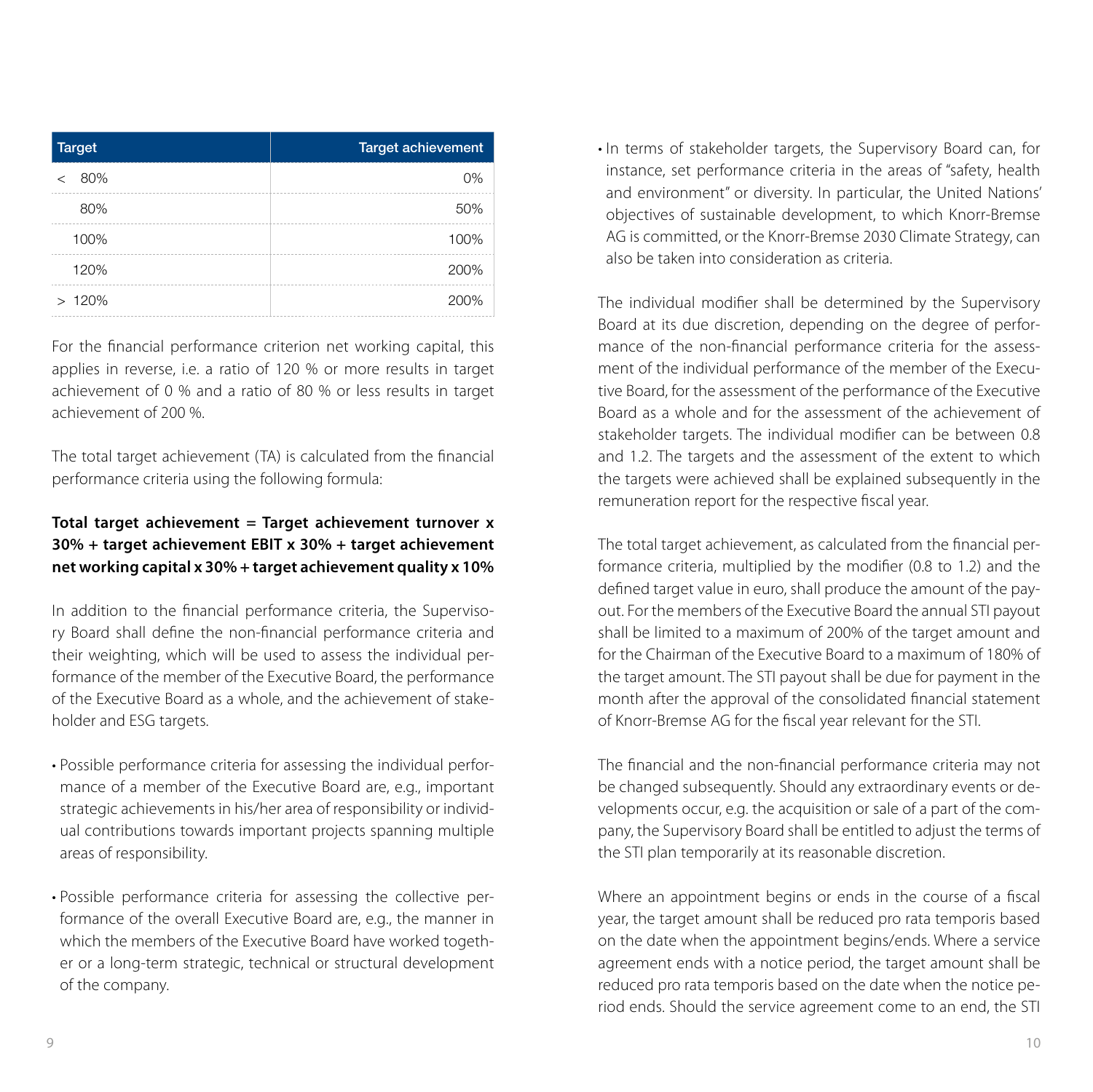for the current fiscal year shall be calculated in accordance with the general STI rules and paid out at the regular point in time.

#### **LTI**

The LTI is structured as a performance share plan under which virtual shares in Knorr-Bremse AG are granted in annual tranches. Each tranche of the performance share plan shall have a term of four years ("**Performance Period**").

Each Performance Period begins on 1 January of the first fiscal year of the Performance Period ("**Granting Fiscal Year**") and ends on 31 December of the third year following the Granting Fiscal Year.

At the beginning of a Granting Fiscal Year the members of the Executive Board shall be allocated a provisional number of virtual shares (Performance Share Units), calculated as the ratio of the individual target amount agreed in the service agreement to the average XETRA closing price of Knorr-Bremse AG shares over the 60 trading days prior to the first day of the Granting Fiscal Year.

After the end of the Performance Period, the target achievement for the LTI shall be calculated and the amount of the payout for each member of the Executive Board shall be determined in accordance with the target achievement.



The relevant performance criteria for the Performance Share Plan shall be the following: the total shareholder return ("**TSR**") of Knorr-Bremse AG as compared to the respective TSR of companies from three comparison groups ("**Relative TSR**") and the development of the earnings per share ("**EPS**"). The combination of an internal, financial performance criterion (EPS) and an external, capital market-oriented criterion (TSR) orients the LTI to the long-term development of the company both internally and externally.

The EPS is the basic earnings per share after tax from continuing operations reported in the approved and audited consolidated financial statements of Knorr-Bremse AG. The EPS takes two strategic fields of Knorr-Bremse AG into account: further profitable growth strategy and consistent efficiency and excellence.

The target achievement for the EPS performance criterion shall be determined by comparing the average actual value of the EPS and the strategic target value of the EPS during the Performance Period. The quotient of the average actual EPS value to the strategic target value of the EPS (in percent) reflects the EPS target fulfilment and produces the following target achievement, whereby values between the designated points are interpolated linearly:

| <b>EPS Target fulfilment</b> | <b>Target achievement</b> |
|------------------------------|---------------------------|
| 80%                          | 0%                        |
| 80%                          | 50%                       |
| 100%                         | 100%                      |
| 140%                         | 200%                      |
| >140%                        | 200%                      |

The TSR designates the share price performance in consideration of fictitiously reinvested dividends and all capital measures and reflects the growth in the company's value from the shareholder's point of view. In order to take the competitive position of Knorr-Bremse AG into consideration and incentivise the strategy of sustainable growth above the market, the TSR of Knorr-Bremse AG is compared with that of relevant comparable companies.

- All companies that belong to the MDAX during an entire Performance Period (not including Knorr-Bremse AG)
- Selected companies in the "rail and truck" industry (currently: Alstom S.A., Cummins, Inc., Haldex AB, Jost AG, Navistar, Inc., Paccar, Inc., SAF-Holland S.A., Stadler Rail AG, Vossloh AG, TRATON SE)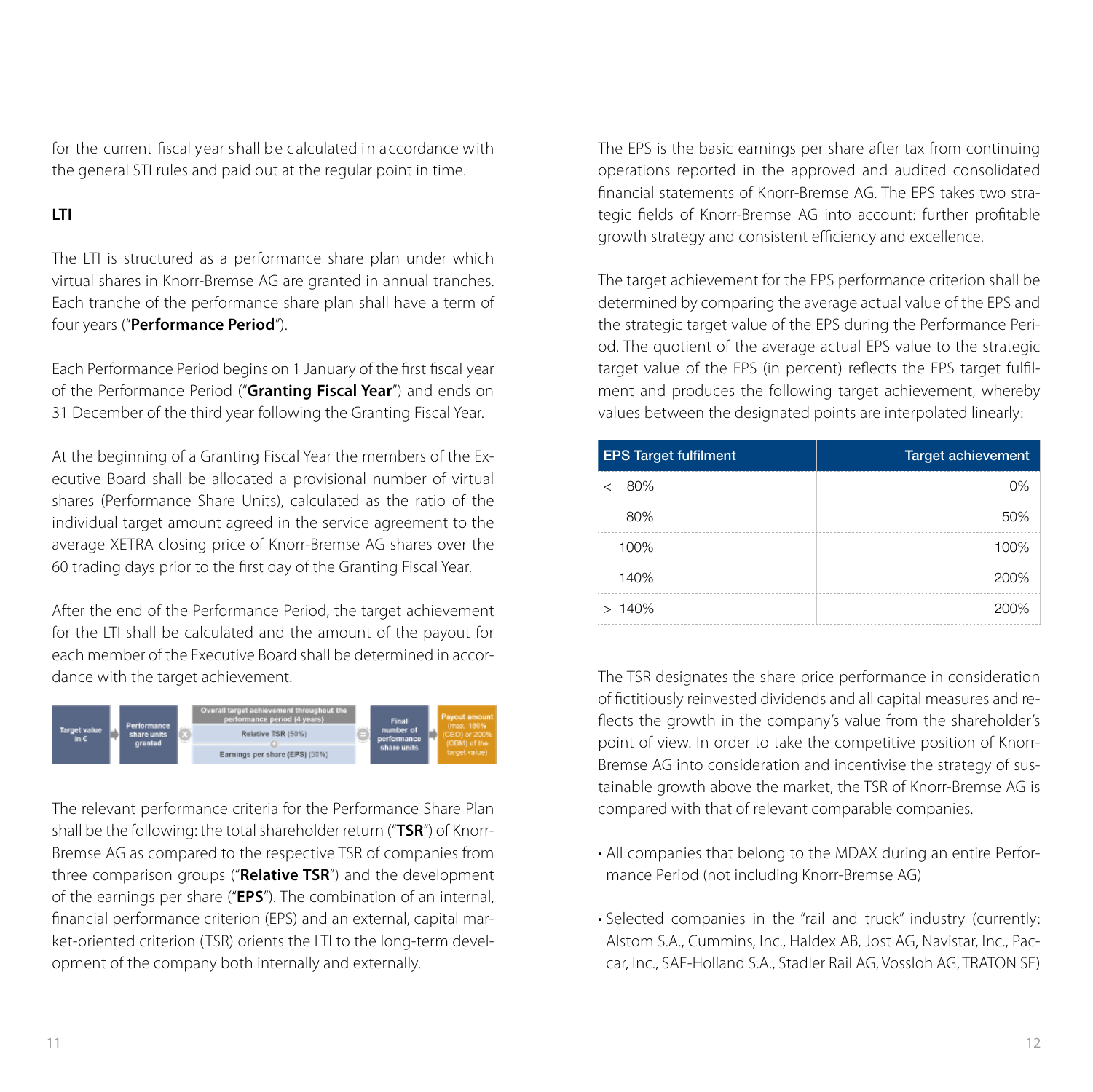• Selected companies in the "high quality European Industrial Goods" industry (currently: Alfa Laval A.B., Atlas Copco A.B., Kone Corporation, Legrand S.A., MTU Aero Engines AG, NORMA Group SE, Rotork plc., Safran S.A., Schindler Aufzüge AG, Stabilus S.A.)

The Supervisory Board shall be entitled to unilaterally adjust the comparison group for future tranches prior to the commencement of the respective Performance Period.

In order to ascertain the extent to which the target relating to the TSR development of Knorr-Bremse AG in relation to the comparable companies has been achieved, the relative TSR rank achieved by Knorr-Bremse AG within the respective comparison group (ranking) shall be calculated, with the average relative rank across all three comparison groups being determined on the basis of this. The average relative rank results in the target achievement as follows, whereby values between the designated points are interpolated linearly:

| Average relative rank   | <b>Target achievement</b> |
|-------------------------|---------------------------|
| $<$ 25. percentile rank | 0%                        |
| 25. percentile rank     | 50%                       |
| 50. percentile rank     | 100%                      |
| 75. percentile rank     | 200%                      |
| 75. percentile rank     | 200%                      |

The overall target achievement shall be calculated using the following formula:

#### **Total target achievement = Target achievement for TSR x 50% + target achievement for EPS x 50%**

The final number of virtual shares shall be calculated by multiplying the number of the allocated virtual shares by the overall target achievement after the expiry of the Performance Period:

**Final number of virtual shares = allocated number of virtual shares x total target achievement.**

The amount of the payout shall then be calculated by multiplying the final number of virtual shares by the average XETRA closing price of the share in the company the last sixty trading days before the end of the respective Performance Period.

For the members of the Executive Board the annual LTI payout shall be limited to a maximum of 200% of the target amount and for the Chairman of the Executive Board to a maximum of 180% of the target amount. The payout is due for payment in the month after the approval of the consolidated financial statement of Knorr-Bremse AG for the last fiscal year of the Performance Period.

The performance criteria may not be changed subsequently. Should any extraordinary events or developments occur, e.g. the acquisition or sale of a part of the company, the Supervisory Board shall be entitled to adjust the terms of the LTI plan temporarily at its reasonable discretion.

Where a term of office begins in the course of a fiscal year, the target amount shall be reduced pro rata temporis based on the date when the term of office begins. All claims based on tranches of a current Performance Period shall lapse without any replacement or compensation, if Knorr-Bremse AG terminates the service agreement for cause without notice before the end of the Performance Period on the grounds of matters for which the member of the Executive Board is responsible, if the appointment of the respective member of the Executive Board is revoked on the grounds of a gross breach of duty, or the member of the Executive Board resigns from office without good cause and without the consent of Knorr-Bremse AG. If the appointment ends for other reasons before the expiry of the Performance Period, the tranches of the current Performance Periods shall be maintained. The LTI tranche of the Granting Fiscal Year in which the appointment ends shall be reduced pro rata temporis based on the end of the appointment. The payout shall not be made prematurely.

#### **4. Share ownership obligation (Share Ownership Guidelines, SOG)**

In addition to the LTI as a performance share plan with a four year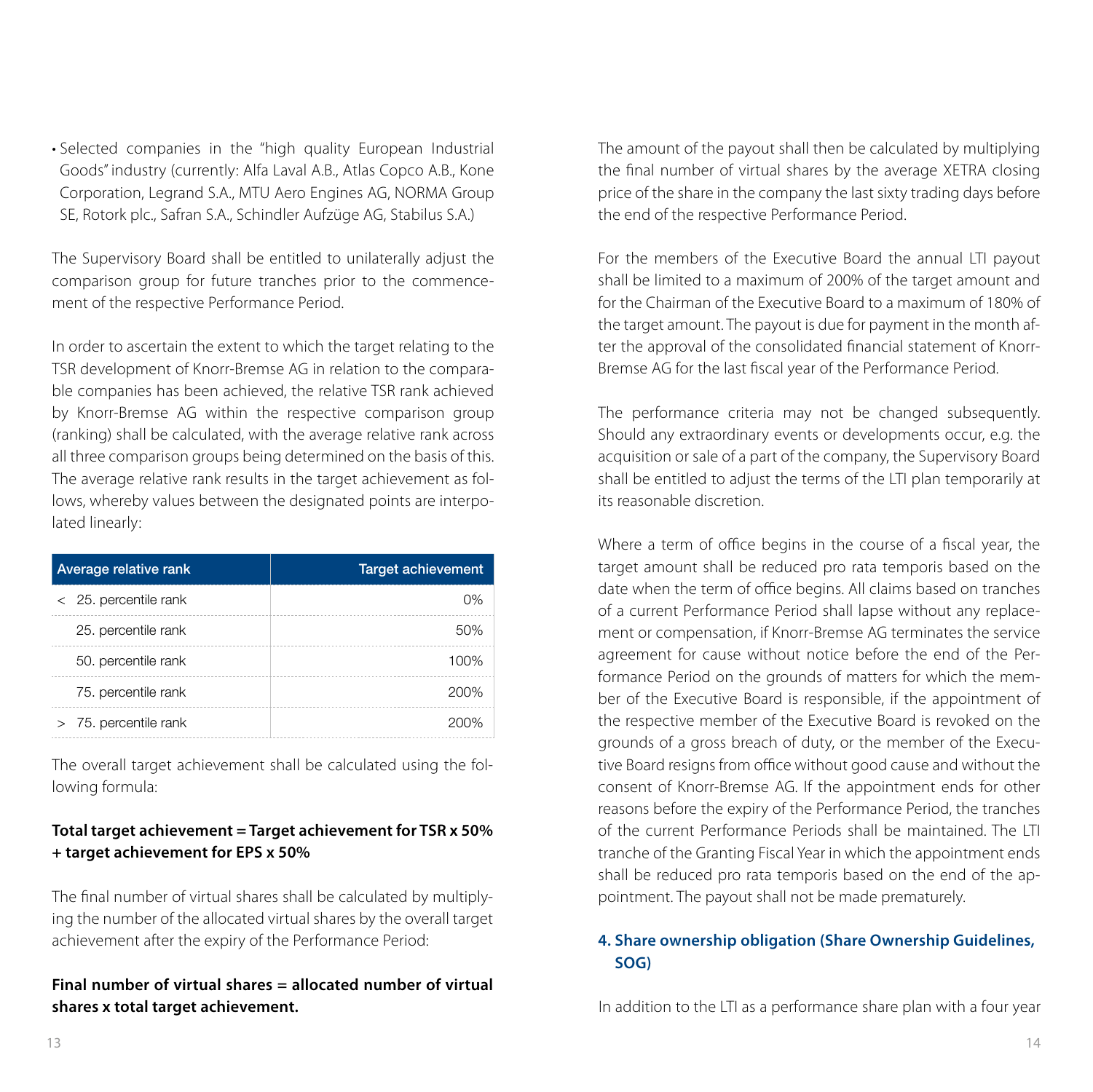Performance Period, the share acquisition and retention obligation shall constitute a further key component of the remuneration system for the Executive Board with the objective of promoting the long-term and sustainable development of the company. The members of the Executive Board shall be obliged to acquire and retain ownership of a minimum number of shares in Knorr-Bremse AG in the amount of 100% of the fixed gross annual salary for the duration of their service agreements ("**SOG Targe**t"). Until the SOG Target has been achieved, the member of the Executive Board shall be obliged to acquire shares in Knorr-Bremse AG equal to at least 25% of the SOG Target in each fiscal year. In individual cases the Supervisory Board can use its discretion to depart from the SOG provisions, taking into account the circumstances of the case concerned (e.g. on account of restrictions on the acquisition of shares as a result of contractual, internal company, or statutory provisions).

#### **II. Maximum Remuneration**

The total remuneration to be granted in a fiscal year (sum of all of the remuneration amounts paid for the respective fiscal y ear, including fixed annual salary, variable remuneration components, a pension contribution and fringe benefits) to the members of the Executive Board – regardless of whether it is paid out in that fiscal year or at a later point in time – shall have an absolute upper limit ("**Maximum Remuneration**"). The Maximum Remuneration for the Chairman of the Executive Board shall be EUR 7,490,000, and for each of the other members of the Executive Board EUR 4,030,000.

When a new member of the Executive Board takes up office, the Maximum Remuneration can differ in the first or second year of his/her appointment from the Maximum Remuneration if the Supervisory Board grants the new member of the Executive Board in exceptional cases further payments as compensation for lost payments from the previous service relationship. In this case, the Maximum Remuneration for this one fiscal year for the Chairman of the Executive Board shall be increased to up to 50 %, and for other members of the Executive Board to up to 25 %.

The following exceptions apply in the fiscal year 2020, taking into account any payments made on the occasion of a new member of the Executive Board taking up office:

- For Mr Eulitz the Maximum Remuneration for the fiscal year 2020 is EUR 11,287,000.
- For Mr Weber the Maximum Remuneration for the months of August to December of the fiscal year 2020 is EUR 2,637,500.

Independent of the fixed Maximum Remuneration, the amounts of each of the individual variable remuneration components that are to be paid shall also be limited relative to the respective target amount to 180% of the target value for the Chairman of the Executive Board and 200% for other members of the Executive Board.

# **III. REMUNERATION-RELATED LEGAL ACTS**

#### **1. Terms and prerequisites for the termination of remuneration-related legal acts**

The service agreements of the members of the Executive Board are valid for the duration of the present appointments and, at the time of the adoption of the resolution on the remuneration system, have the following terms:

- Mr. Eulitz's service agreement: up to 31 October 2024,
- Dr. Laier's service agreement: up to 31 December 2023,
- Dr. Wilder's service agreement: up to 31 August 2021.
- Mr. Weber's service agreement: up to 31 July 2023

The service agreements shall be extended for the duration of a reappointment unless agreed otherwise.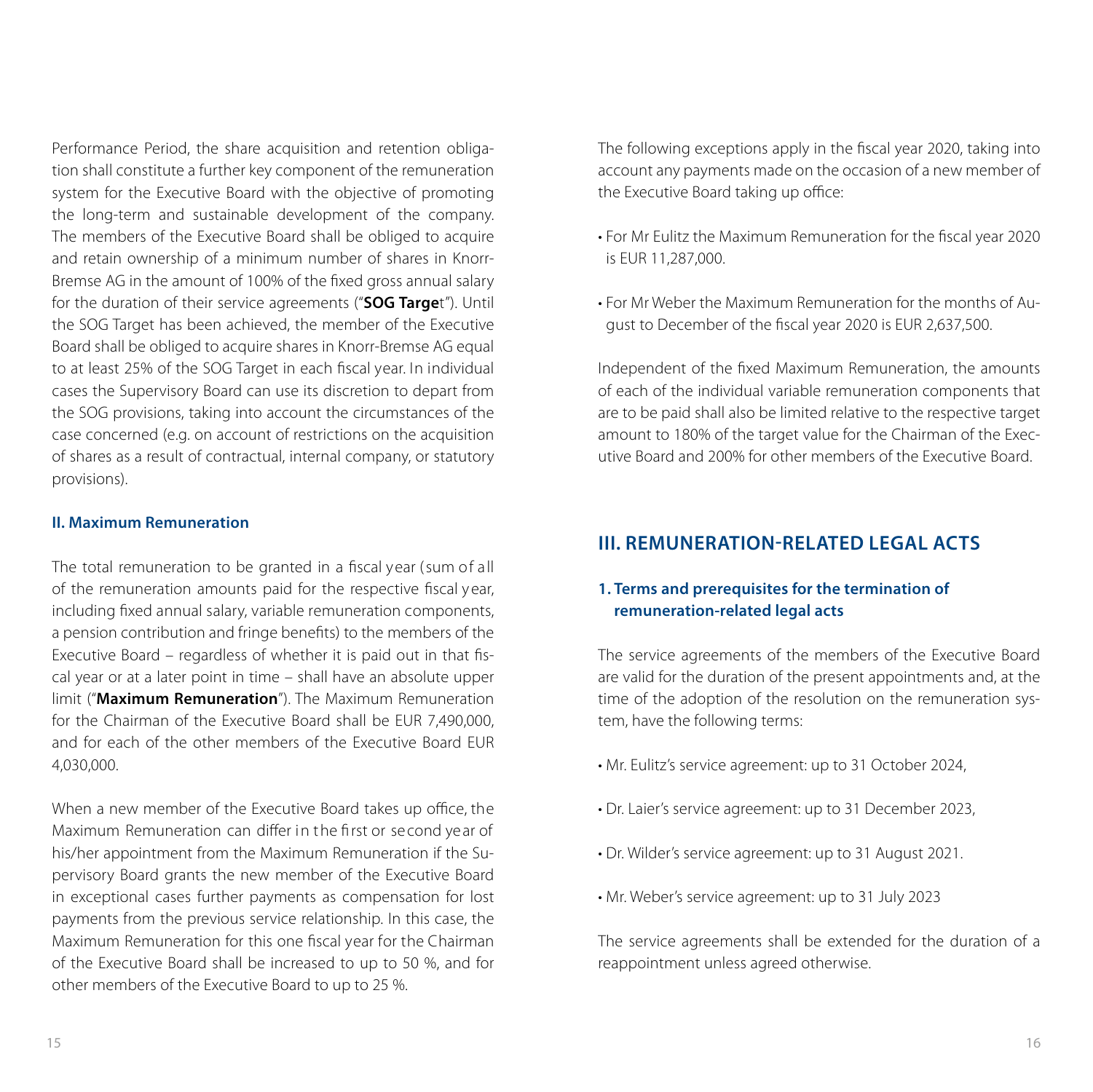The service agreements shall end prematurely if the appointment is terminated by mutual consent with the approval of the Supervisory Board ("**Termination of the Appointment by Mutual Consent**") as of the date of the Termination of the Appointment by Mutual Consent. Should the Supervisory Board revoke the appointment, the service agreement shall end prematurely on the expiry of a notice period pursuant to Sec. 622 (2) BGB. The notice period shall be extended to 24 months to the end of a month for the Chairman of the Executive Board and to twelve months to the end of a month for the Members of the Executive Board if the appointment of the member of the Executive Board is revoked, through no fault on his part, on account of incapacity to carry out proper management or because of a vote of no confidence by the Annual General Meeting, however not beyond the end of the regular term of the agreement. The extended notice period shall also apply, should the member of the Executive Board prematurely, unilaterally and validly resign from his position on the Executive Board for good cause. The members of the Executive Board shall receive their fixed annual salary during the notice period. The claims to STI and LTI shall be based on the provisions on leaving the Executive Board prematurely as described above.

There shall be no right of special termination in the event of a change of control ("**Change of Control**") or any commitment to make payments based on the premature termination of the membership of the Executive Board as a result of a Change of Control.

#### **2. Compensation for removal from office**

In case of a Termination of the Appointment by Mutual Consent, the members of the Executive Board shall receive a compensation payment. The compensation payment shall be comprised of the fixed annual salary and the STI for the remainder of the regular term of the appointment, however for a maximum of 24 months. Thus, the compensation payment shall not exceed the value of two years' remuneration, but will remain below it and shall also not remunerate a period longer than the residual term of the agreement. The STI paid in the last completed fiscal year prior to the termination of the appointment shall be used to determine the STI. Should the appointment end before the end of the first fiscal

year in which an STI is paid out, the STI shall be calculated on the basis of the target amount. The compensation payment shall be set off against any compensation for observing a post-contractual non-compete covenant paid by Knorr-Bremse AG. Even in the case of the Termination of the Appointment by Mutual Consent, the member of the Executive Board shall not be entitled to the compensation payment if the premature termination of the appointment takes place at the request of the member of the Executive Board or there is good cause for Knorr-Bremse AG to revoke the appointment or to terminate the service agreement without notice or if the member of the Executive Board is reappointed as a member of the Executive Board following the Termination of the Appointment by Mutual Consent.

The members of the Executive Board shall be subject to a post-contractual non-compete covenant for a period of one year after the termination of the service relationship. During this period, the members of the Executive Board shall be entitled to compensation for observing the post-contractual non-compete covenant equal to one twelfth of the fixed annual salary per month. The compensation for observing the post-contractual non-compete covenant shall be set off against other payments to be made by Knorr-Bremse AG for the period after termination of the service agreement. Any income obtained from activities that do not fall under the post-contractual non-compete covenant shall be set off against the compensation for observing the post-contractual non-compete covenant insofar as this compensation would, after adding the income obtained, exceed the amount of the contractual payments most recently received by the member of the Executive Board by more than one-tenth.

## **IV. CONSIDERATION OF THE EMPLOYEES' TERMS AND CONDITIONS OF REMUNERATION AND EMPLOYMENT WHEN DETERMINING THE REMUNERATION SYSTEM**

The Supervisory Board shall review the remuneration of the Executive Board on a regular basis. Both the peers of Knorr-Bremse AG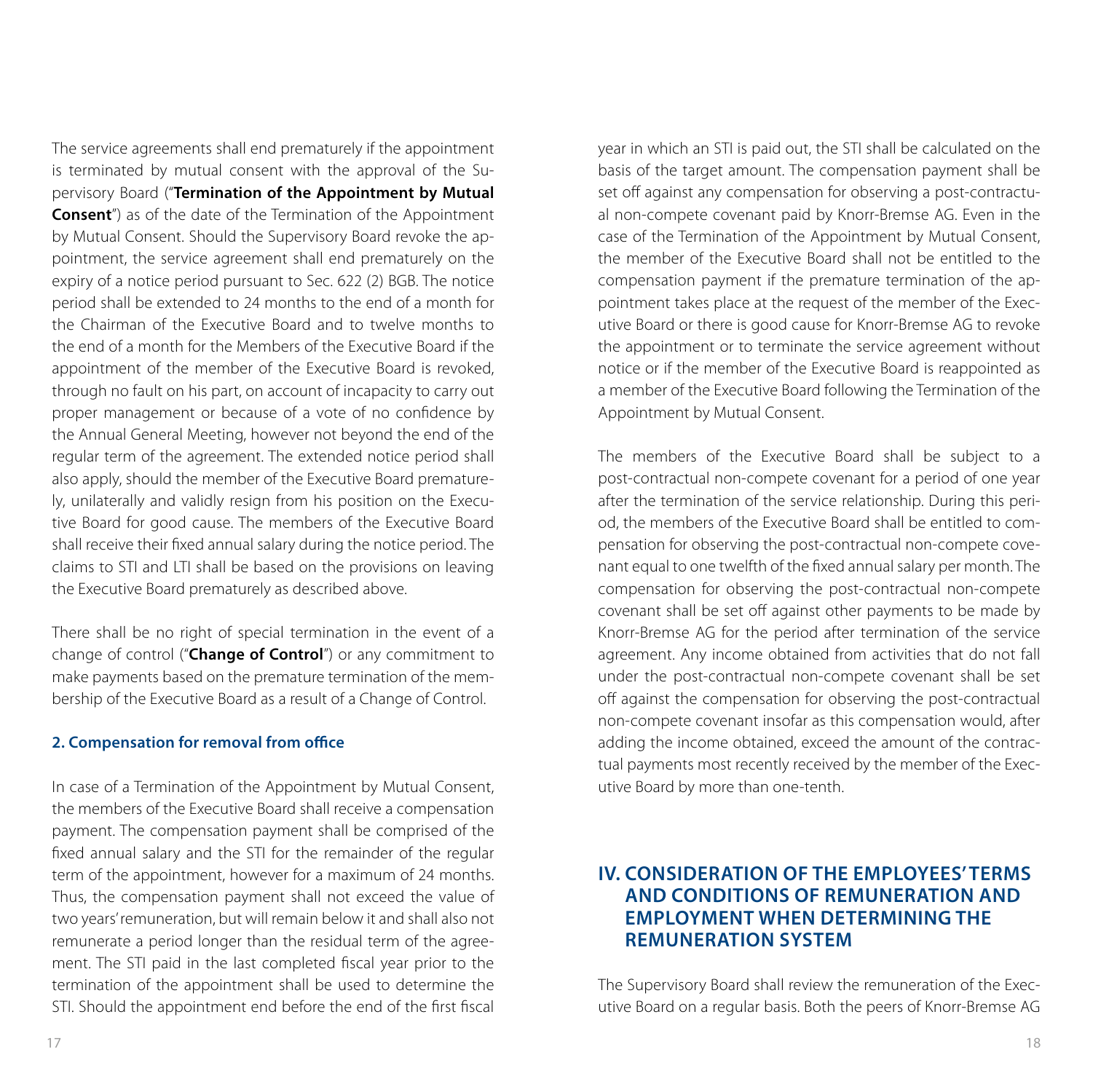(horizontal comparison) and the internal company remuneration structure (vertical comparison in relation to the remuneration for members of the Executive Board) shall be taken into consideration when assessing the appropriateness of the remuneration.

The vertical comparison shall be based on the ratio of the Executive Board remuneration and the remuneration paid to the top senior management and the entire staff of Knorr-Bremse AG. The Supervisory Board shall differentiate the top senior managers for this purpose by incorporating the Management Board Europe Rail & Track, the management level 1 and the management level 2. For the entire staff, the Supervisory Board shall distinguish between pay-scale and non-pay-scale employees. The Supervisory Board shall take the development of the remunerations of these groups into account and how the relationship between them has developed over time.

### **V. PROCEDURE TO DETERMINE AND IMPLEMENT, AS WELL AS TO REVIEW THE REMUNERATION SYSTEM**

The Supervisory Board shall adopt a clear and comprehensible remuneration system for the members of the Executive Board. The Executive Committee shall be responsible for carrying out the preparatory work for the Supervisory Board's resolution on the remuneration system and the regular review of the remuneration system. The Executive Committee shall provide the Supervisory Board with all the information that it needs to review the remuneration system. The Supervisory Board shall review the remuneration system at its due discretion, but in any event every four years. To do so, the Supervisory Board shall make a market comparison and also take particular account of changes in the business environment, the overall economic situation and strategy of the company, changes and trends in national and international corporate governance standards, and developments in the employees' term and conditions of remuneration and employment pursuant to B.IV. If necessary, the Supervisory Board shall consult external remuneration experts and other advisors. In doing so, the Supervisory Board

shall ensure that the external remuneration experts and advisors are independent of the Executive Board and take the necessary precautions to avoid conflicts of interest.

The Supervisory Board shall submit the adopted remuneration system to the Annual General Meeting for approval each time there is a substantial change, but at least every four years. Should the Annual General Meeting not approve the submitted system, the Supervisory Board shall submit a revised remuneration system to the Annual General Meeting for approval at the next Annual General Meeting at the latest.

The remuneration system shall apply as of 1 January 2020 for the members of the Executive Board Mr. Eulitz, Dr. Laier and Dr. Wilder. In order to implement the remuneration system, the Supervisory Board, acting on behalf of Knorr-Bremse AG, has agreed the appropriate adjustments to the service agreements with the current members of the Executive Board and specified the values for the 2020 fiscal year in conformity with this remuneration system.

The Supervisory Board and the Executive Committee shall take suitable measures to ensure that possible conflicts of interest affecting the members of the Supervisory Board involved in advising and taking decisions on the remuneration system are avoided and, if necessary, resolved. Each member of the Supervisory Board shall be obliged to notify the Chairman of the Supervisory Board of conflicts of interest. The Chairman of the Supervisory Board shall disclose any conflicts of interest affecting him to the Executive Committee. The Supervisory Board shall decide how to deal with an existing conflict of interest on a case-by-case basis. One option in particular would be for a member of the Supervisory Board affected by a conflict of interest not to participate in a meeting or in individual consultations and decisions of the Supervisory Board or the Executive Committee.

The Supervisory Board may temporarily deviate from the remuneration system (procedure and regulations on remuneration structure) and its individual components, as well as with regard to individual remuneration components of the remuneration system, or introduce new remuneration components if this is necessary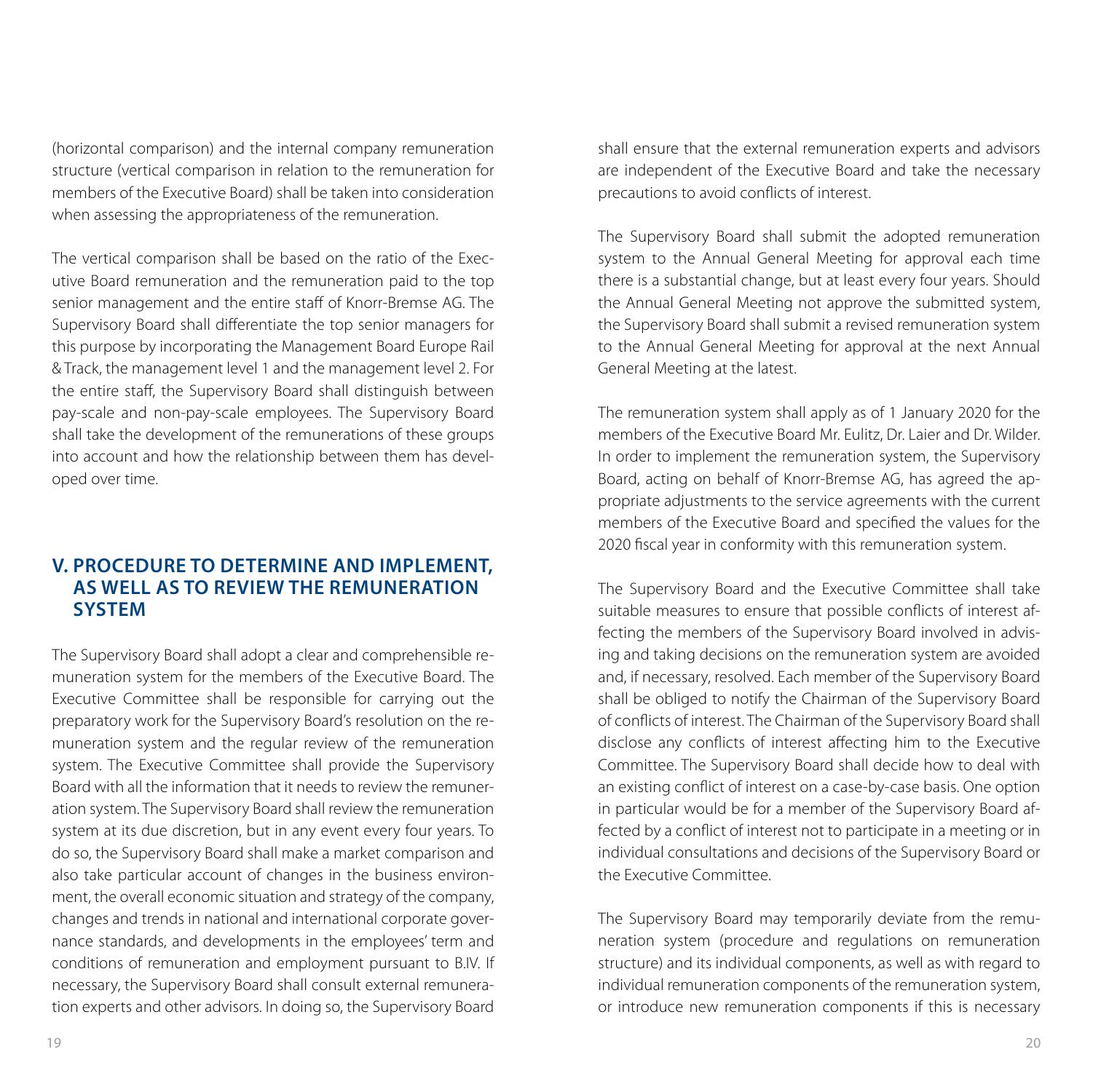for the long-term wellbeing of Knorr-Bremse AG. The Supervisory Board reserves the right to deviate from the remuneration system in this way in exceptional circumstances, for example an economic or company crisis. Such deviations may lead to a temporary deviation from the Maximum Remuneration for the Chairman of the Executive Board or other members of the Executive Board.

#### **Annex to agenda item 7 – Remuneration system for the members of the Supervisory Board**

#### **I. Contribution of the remuneration of the members of the Supervisory Board to promoting the business strategy and long-term development**

Because it is structured in line with general market conditions, the Supervisory Board remuneration makes it possible to acquire suitable candidates for the position of a member of the Supervisory Board. On this basis, the Supervisory Board remuneration contributes to ensuring that the Supervisory Board as a whole can fulfil its duty to monitor and advise the Executive Board properly and competently, thereby promoting the business strategy and longterm development of Knorr-Bremse AG.

#### **II. Remuneration components**

The remuneration of the members of the Supervisory Board shall consist of a fixed annual basic remuneration of EUR 250,000.00 for the Chairman of the Supervisory Board, EUR 120,000.00 for each deputy chairman of the Supervisory Board and EUR 80,000.00 for each other member of the Supervisory Board. In addition, the Chairman of the Executive Committee and the Chairman of the Audit Committee shall each receive a fixed annual basic remuneration of EUR 60,000.00 and the other members of the Executive Committee a fixed annual basic remuneration of EUR 20,000.00. Any VAT accruing on the fixed annual basic remuneration shall be reimbursed by Knorr-Bremse AG to the extent that the members of the Supervisory Board are entitled to invoice VAT and exercise this right. The fixed annual basic remuneration shall be reduced pro rata temporis, with part of a month being rounded up to a full month, if a member does not belong to the Supervisory Board or

the Committee for a full fiscal year or does not act as chairman for a full fiscal year. The members of the Supervisory Board shall also be included in D&O insurance taken out by Knorr-Bremse AG.

#### **III. Procedure to determine and implement, as well as to review the remuneration system**

The Annual General Meeting shall lay down the Supervisory Board remuneration on the recommendation of the Executive Board and Supervisory Board in the Articles of Association or by way of a resolution. At present, the Supervisory Board remuneration is laid down in the Articles of Association. The Annual General Meeting shall adopt a resolution on the Supervisory Board remuneration at least every four years. In order to prepare for the resolution by the Annual General election, the Executive Board and Supervisory Board shall each review whether the Supervisory Board remuneration is still in line with Knorr-Bremse AG's interests and still reasonable, especially in terms of its amount and structure. If necessary, the Executive Board and Supervisory Board shall propose a suitable adjustment to the Annual General Meeting.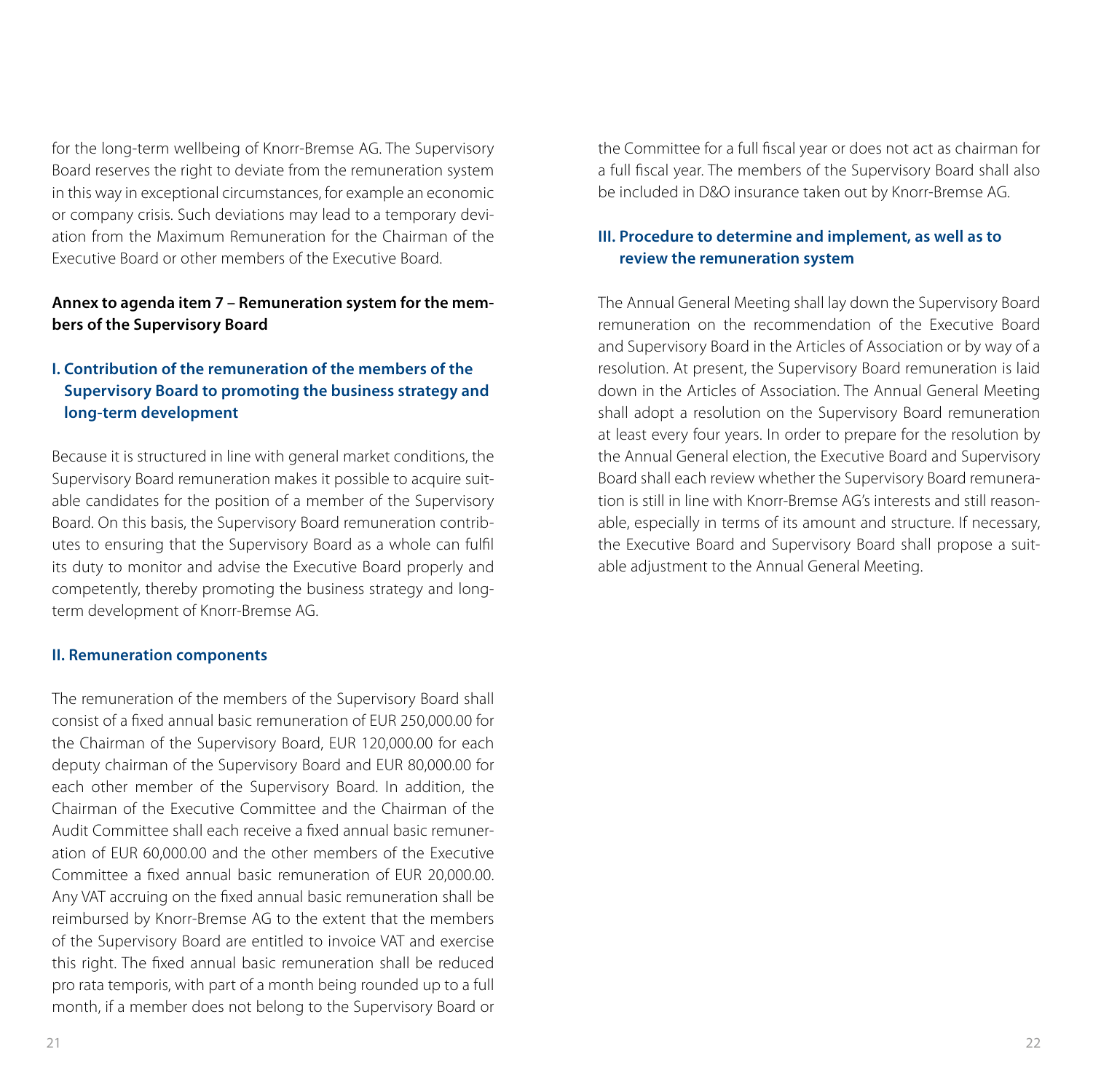# **Abstimmungsergebnisse**

**Abstimmungsergebnisse TOP 6 und TOP 7 zur ordentlichen Hauptversammlung der Knorr-Bremse AG 30. Juni 2020**

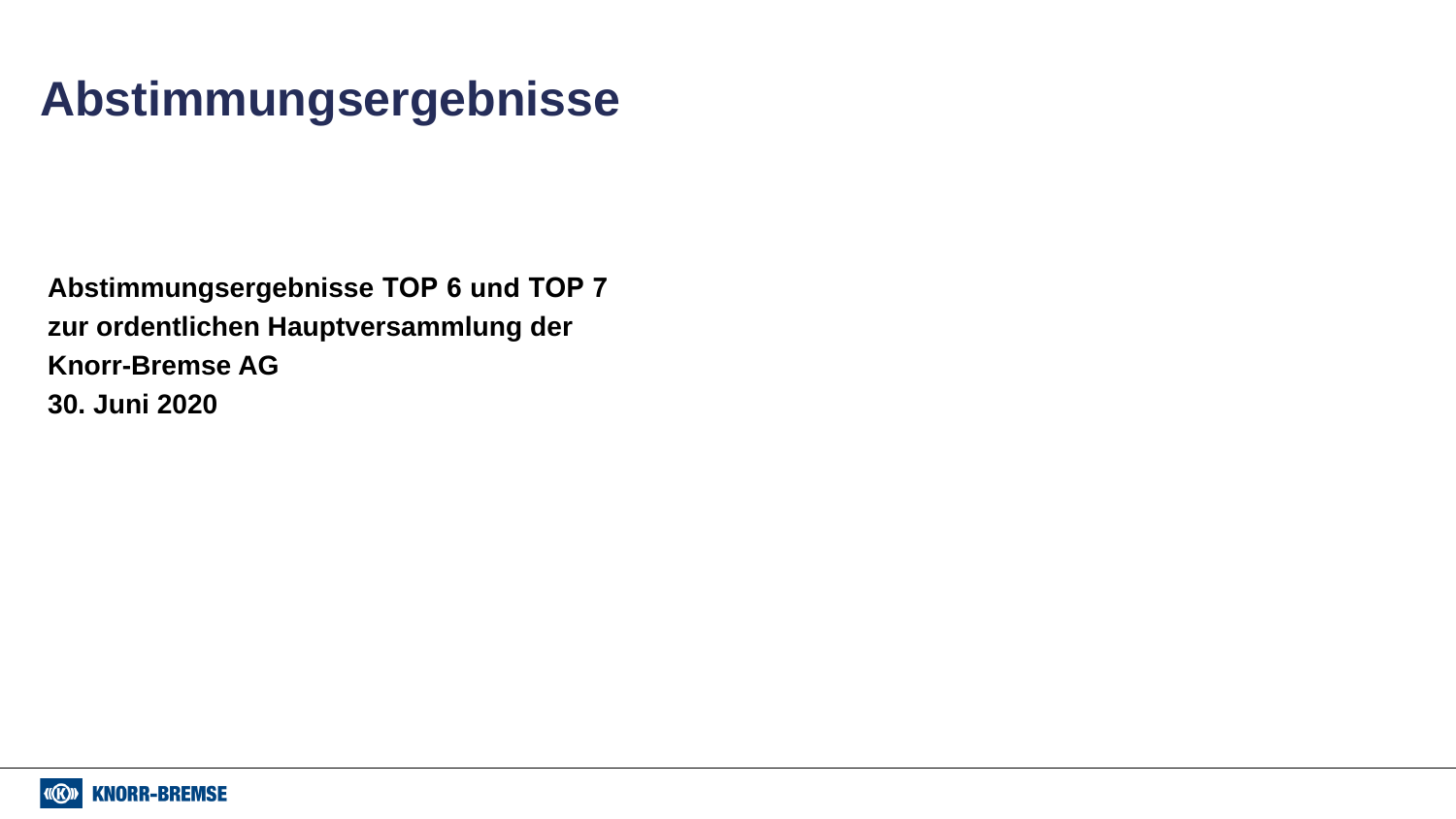# **Tagesordnungspunkt 6**

# **Beschlussfassung über die Billigung des Systems zur Vergütung der Vorstandsmitglieder**

Bei der Abstimmung wurden 152.594.664 gültige Stimmen abgegeben. Dies entspricht 94,66 % des eingetragenen Grundkapitals.

Es stimmten ab mit

- Ja 148.708.200 Stimmen das entspricht 97,4531 %.
- Nein 3.886.464 Stimmen das entspricht 2,5469 %.

Der Beschlussvorschlag wurde mit der erforderlichen Mehrheit angenommen.